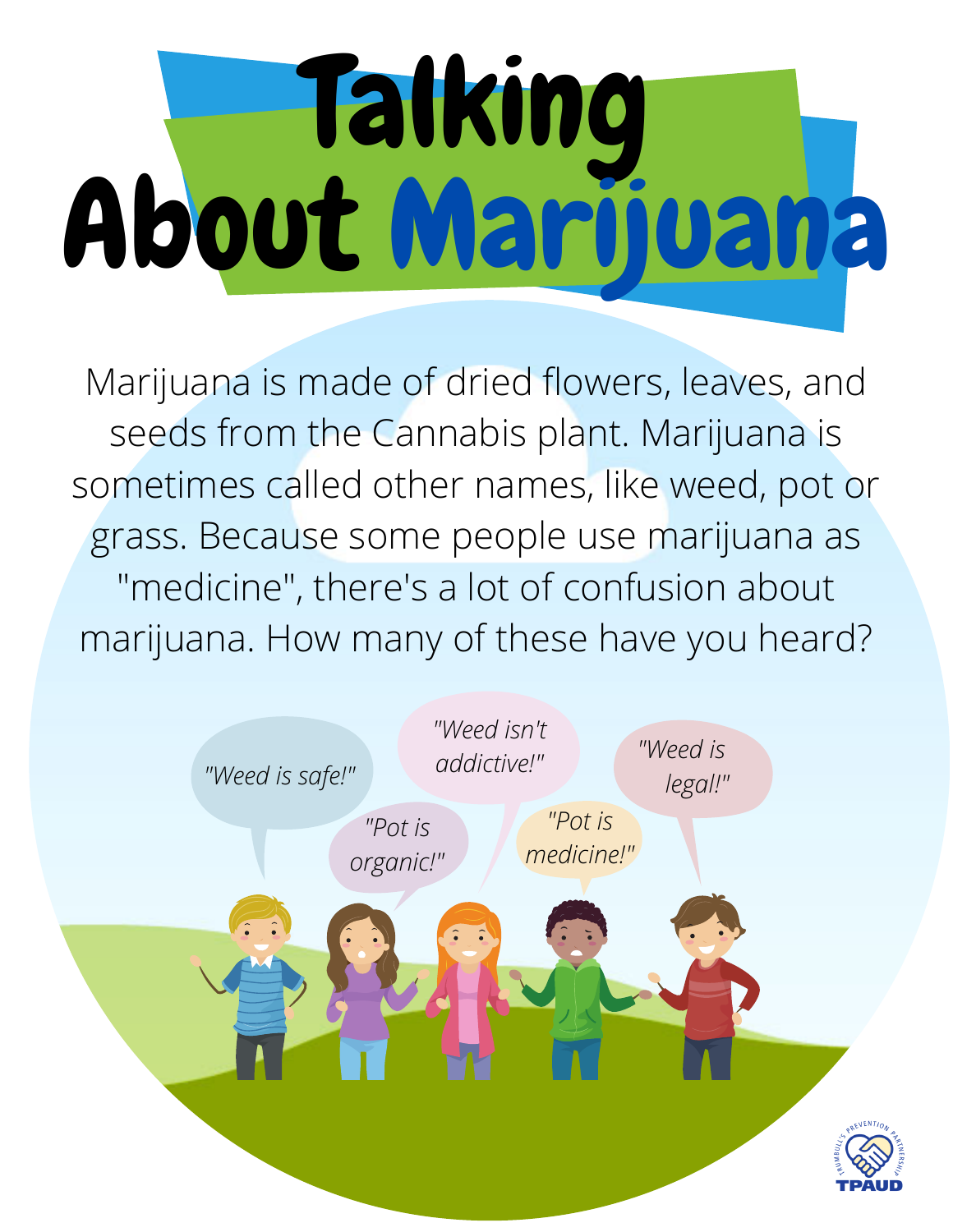

#### Marijuana is Dangerous to the Teenage Brain

Marijuana consists of hundreds of chemical compounds called cannabinoids, including **CBD** and **THC. THC** is the chemical that makes you feel "high". THC can also damage the developing teenage brain, interfering with the parts of the brain that control problem solving, memory, concentration, coordination, and critical thinking.





**Marijuana is NOT safe or organic. In fact, marijuana is MUCH stronger than it was in the past, and is often laced with chemicals, other drugs, or contaminants.**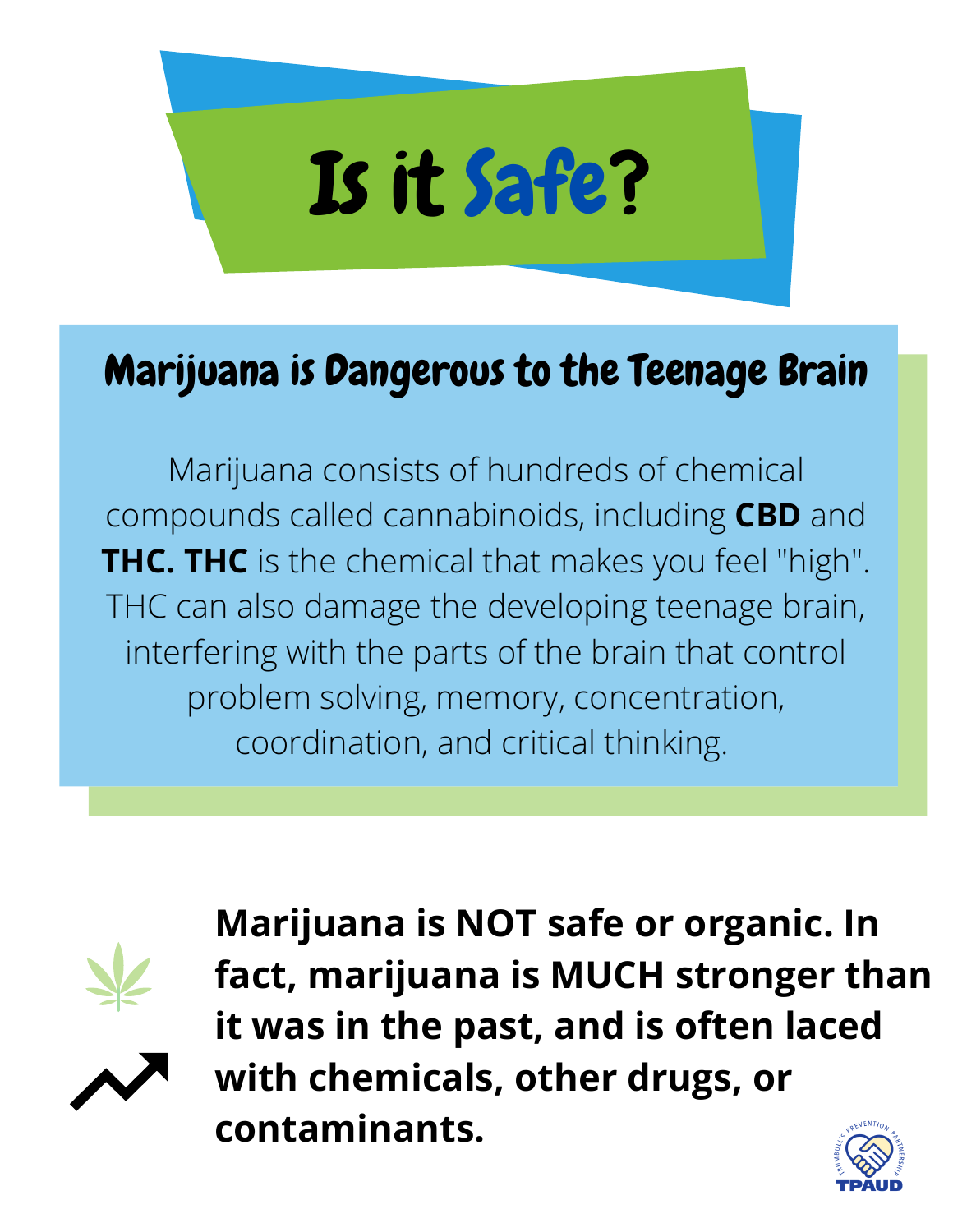

THS can damage the reward center in the brain, causing addiction. Studies have shown that the effects of THC on the brain, especially on teens whose brains are still developing, can be permanent, and can lead to dependency and addiction\*.

**1 IN 6 teens who use marijuana become addicted to it**

**Teens are 6x more likely to be treated for marijuana addiction than for all other illegal drugs combined**

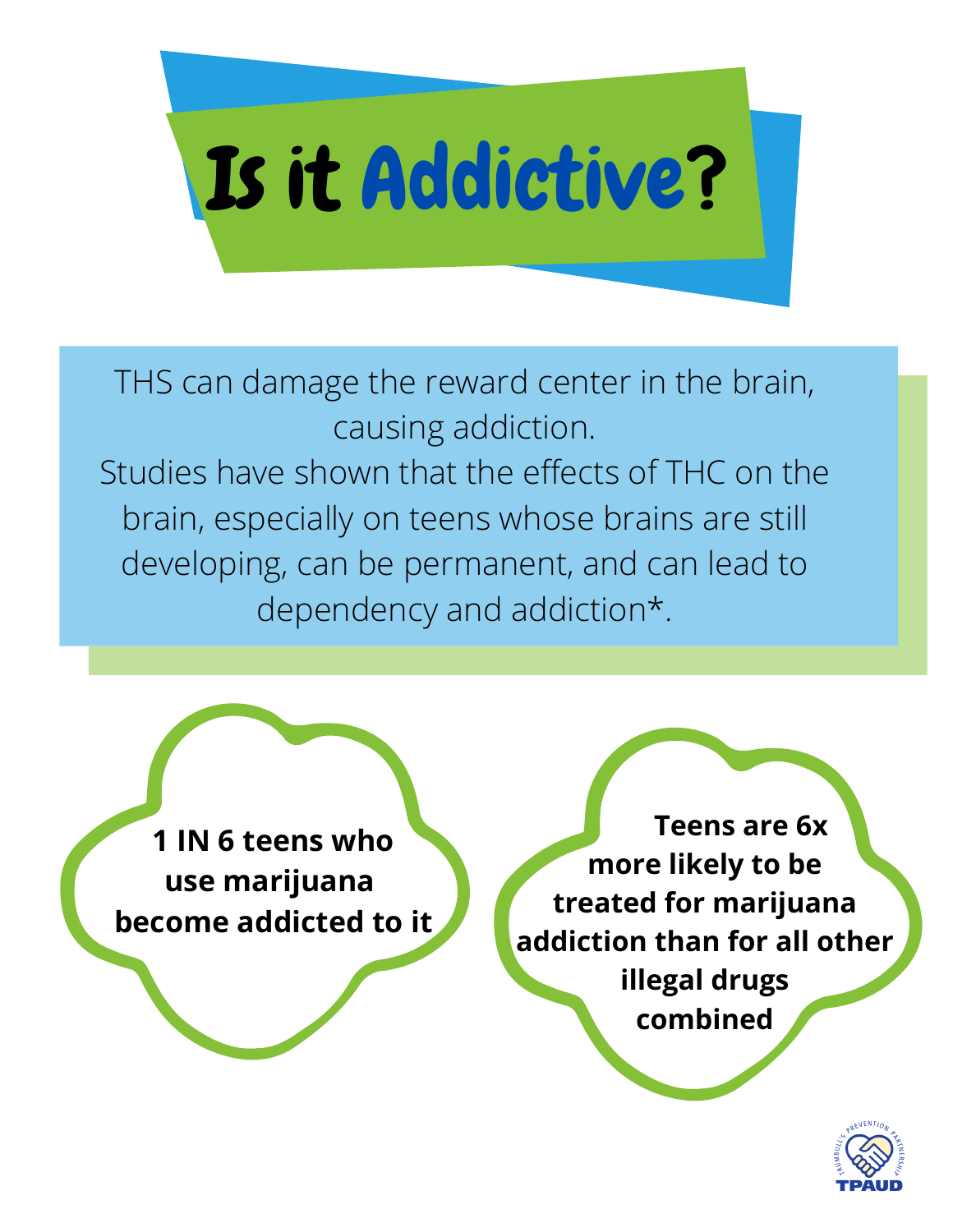

Although many people use marijuana to treat a variety of conditions, marijuana is not classified as medicine, and has not been proven to cure any disease. Even though research has not yet proven its effectiveness, some states, including CT, allow people to obtain marijuana to help alleviate certain symptoms.



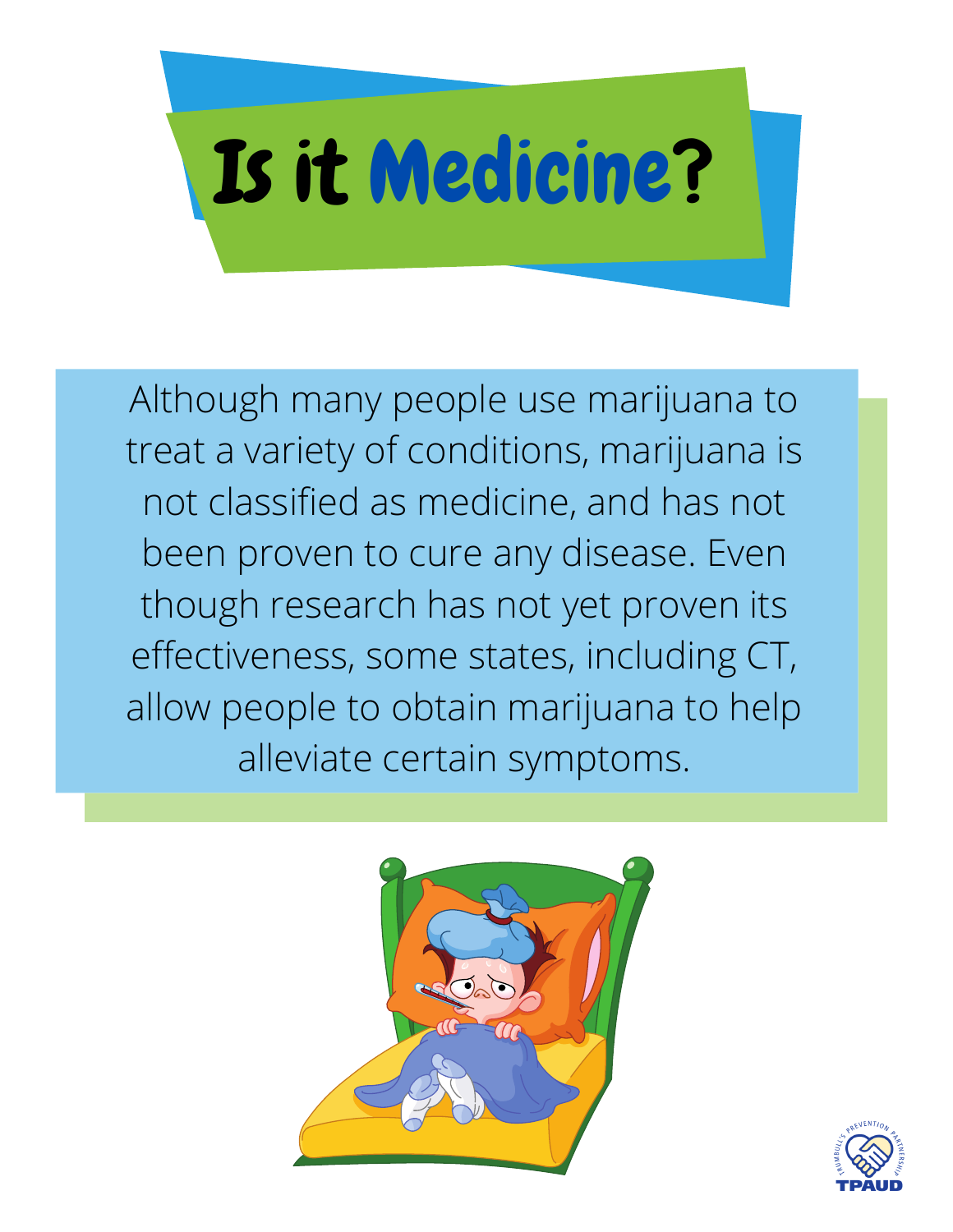



Marijuana is legal in CT. However, recreational use is **NOT** legal for kids or teens in **any** state.

The term **"recreational"** marijuana is used to refer to the use of marijuana to alter mood - to get "buzzed" or "high". Do you think that's a good term to use? What activities do you think of when you hear the term "recreation" or "recreational"?



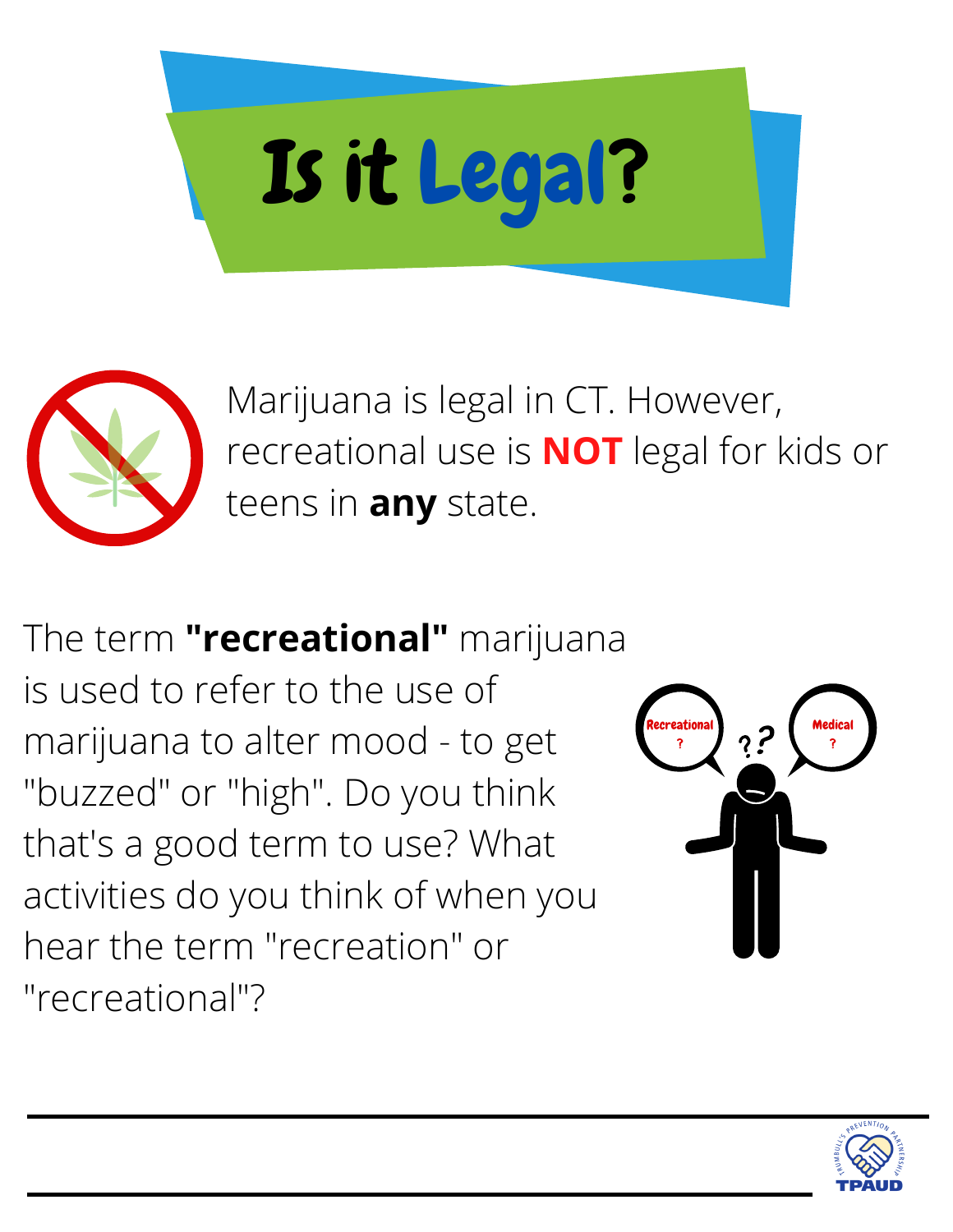

## **1. Marijuana is not addictive.**

*Circle your answers.*

### **True or False**

- **2. Which compound found in Cannabis causes users to feel "high"?**
	- a. THC b. BTS c. CBD d. CB1
- **3. "Recreational" use of marijuana is legal for kids in some states:**

**True or False?**

**4. How many kids who use marijuana will become addicted to it?**